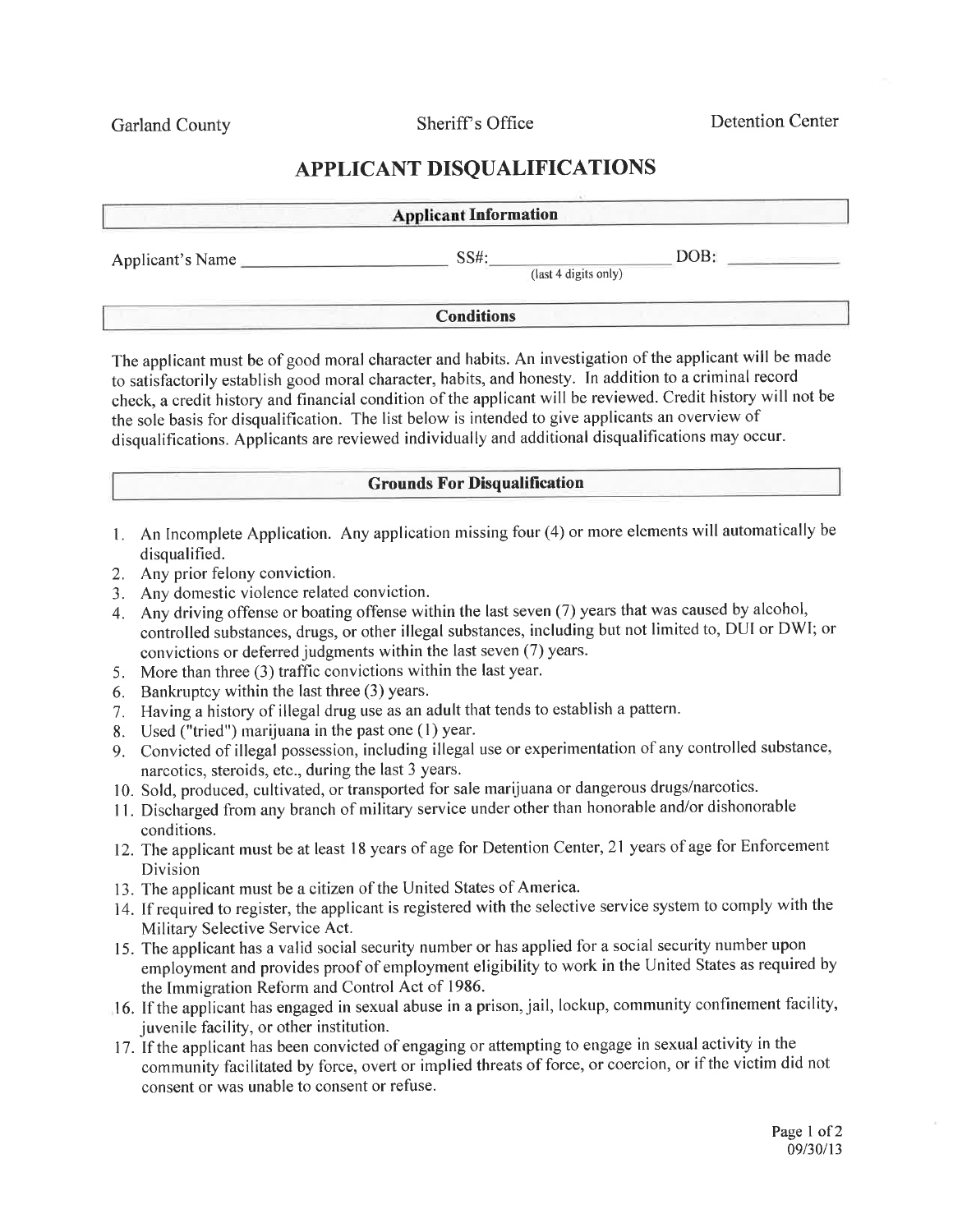18. If the applicant has been civilly or administratively adjudicated to have engaged in the activity described in item 16

## Possible Grounds for Disqualification

- 1. Any misrepresentation or omission of any material fact on the application, County or Sheriff's Office forms, during the background investigation or in any phase of the selection process.
- 2. A member of any organization that engages in acts of force or violence, illegal activity, and/or advocates the violent overthrow of the Constitution or Government of the United States of America.
- 3. Removal for cause in the last 12 months from an eligibility list with a law enforcement agency or fire department.
- 4. Misdemeanor convictions are investigated on a case by case basis and may disqualify the applicant.
- 5. Refusal to submit to a polygraph examination.
- 6. Applicants with active warrants, pending court cases, under court order probation or under any criminal investigation.
- 7. Tattoos related to any gang affiliation.

|,certiflz'thatImeetthequalificationsasoutlinedabove.My statements are true, complete, and correct to the best of my knowledge and belief. I understand that falsification or misrepresentation on this Applicant Disqualifications form may be cause for my application to be rejected or termination, if employed.

Signature: Date: Date: Date: Date: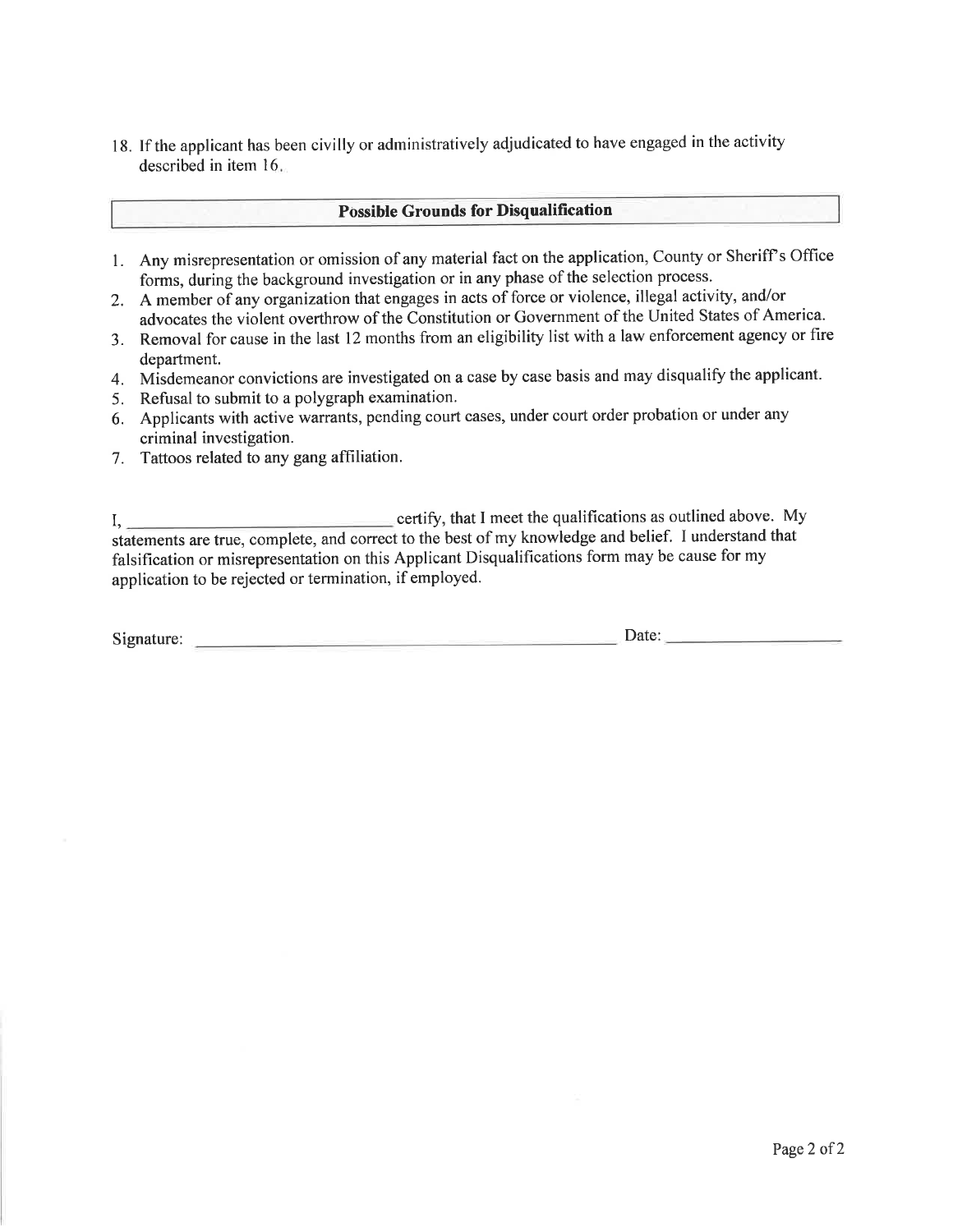

## **APPLICATION FOR EMPLOYMENT**

|    | PLEASE INDICATE BELOW THE TYPE OF POSITION YOU ARE APPLYING FOR:                                              |                                                             |   |                                                                                                                                                                                                                                                   |                                                                                                                                                                                                                                |           |      |
|----|---------------------------------------------------------------------------------------------------------------|-------------------------------------------------------------|---|---------------------------------------------------------------------------------------------------------------------------------------------------------------------------------------------------------------------------------------------------|--------------------------------------------------------------------------------------------------------------------------------------------------------------------------------------------------------------------------------|-----------|------|
| ◻  | <b>Detention Deputy</b>                                                                                       | п                                                           |   | <b>Administrative Position</b>                                                                                                                                                                                                                    |                                                                                                                                                                                                                                |           |      |
| □  | Maintenance / Housekeeping                                                                                    |                                                             |   | □ Internship / Volunteer                                                                                                                                                                                                                          |                                                                                                                                                                                                                                |           |      |
| □  | <b>Program Services</b><br>and the control of the control of the control of the control of the control of     |                                                             | □ |                                                                                                                                                                                                                                                   |                                                                                                                                                                                                                                |           |      |
|    |                                                                                                               |                                                             |   |                                                                                                                                                                                                                                                   |                                                                                                                                                                                                                                |           |      |
|    | <b>PERSONAL:</b>                                                                                              |                                                             |   |                                                                                                                                                                                                                                                   |                                                                                                                                                                                                                                |           |      |
|    | Name:                                                                                                         |                                                             |   |                                                                                                                                                                                                                                                   |                                                                                                                                                                                                                                |           |      |
|    | (Last)                                                                                                        | (First)                                                     |   | (Middle)                                                                                                                                                                                                                                          | (Maiden / Nickname / Allas)                                                                                                                                                                                                    |           |      |
|    | Address:                                                                                                      |                                                             |   |                                                                                                                                                                                                                                                   |                                                                                                                                                                                                                                |           |      |
|    | (Street Address)                                                                                              | $(C_i(y))$                                                  |   | (State)                                                                                                                                                                                                                                           | $(Z1Q0de)$                                                                                                                                                                                                                     |           |      |
|    | <b>Method of Contact:</b>                                                                                     |                                                             |   |                                                                                                                                                                                                                                                   |                                                                                                                                                                                                                                |           |      |
|    | (Home Phone)                                                                                                  |                                                             |   | (Cell Phone)                                                                                                                                                                                                                                      | (F. Mail Address)                                                                                                                                                                                                              |           |      |
|    |                                                                                                               |                                                             |   |                                                                                                                                                                                                                                                   |                                                                                                                                                                                                                                |           |      |
|    |                                                                                                               |                                                             |   |                                                                                                                                                                                                                                                   | Exp: the contract of the contract of the contract of the contract of the contract of the contract of the contract of the contract of the contract of the contract of the contract of the contract of the contract of the contr |           |      |
|    | $\Box$ U.S. Born $\Box$ U.S. Naturalized<br>Citizenship:                                                      |                                                             |   | $\begin{tabular}{ c c c c } \hline \quad \quad & \quad \quad & \quad \quad & \quad \quad \\ \hline \quad \quad & \quad \quad & \quad \quad & \quad \quad \\ \hline \quad \quad & \quad \quad & \quad \quad & \quad \quad \\ \hline \end{tabular}$ |                                                                                                                                                                                                                                |           |      |
|    | <b>GENERAL:</b>                                                                                               |                                                             |   | <u> 1989 - Andrea Brasil, amerikansk politik (</u>                                                                                                                                                                                                |                                                                                                                                                                                                                                |           |      |
| 1) |                                                                                                               |                                                             |   |                                                                                                                                                                                                                                                   |                                                                                                                                                                                                                                | □ No      |      |
| 2) |                                                                                                               |                                                             |   |                                                                                                                                                                                                                                                   |                                                                                                                                                                                                                                | □         | - No |
| 3) |                                                                                                               |                                                             |   |                                                                                                                                                                                                                                                   |                                                                                                                                                                                                                                | □ No      |      |
| 4) |                                                                                                               |                                                             |   |                                                                                                                                                                                                                                                   |                                                                                                                                                                                                                                | □ No      |      |
| 51 |                                                                                                               |                                                             |   |                                                                                                                                                                                                                                                   |                                                                                                                                                                                                                                | $\Box$ No |      |
|    | a) If yes, who: $\frac{1}{\sqrt{1-\frac{1}{2}}\sqrt{1-\frac{1}{2}}\sqrt{1-\frac{1}{2}}\sqrt{1-\frac{1}{2}}}}$ |                                                             |   | <u> 1989 - Johann Barn, mars ann an t-Amhair an t-Amhair an t-Amhair an t-Amhair an t-Amhair an t-Amhair an t-Amh</u>                                                                                                                             |                                                                                                                                                                                                                                |           |      |
| 61 |                                                                                                               |                                                             |   |                                                                                                                                                                                                                                                   |                                                                                                                                                                                                                                | ∣ No      |      |
|    | a) If so, when: $\frac{1}{2}$ / $\frac{1}{2}$                                                                 |                                                             |   |                                                                                                                                                                                                                                                   |                                                                                                                                                                                                                                |           |      |
| 71 | Date you are available for work: ____/ ____/                                                                  |                                                             |   |                                                                                                                                                                                                                                                   |                                                                                                                                                                                                                                |           |      |
|    | 8) What is your desired salary range?                                                                         | the control of the control of the control of the control of |   |                                                                                                                                                                                                                                                   |                                                                                                                                                                                                                                |           |      |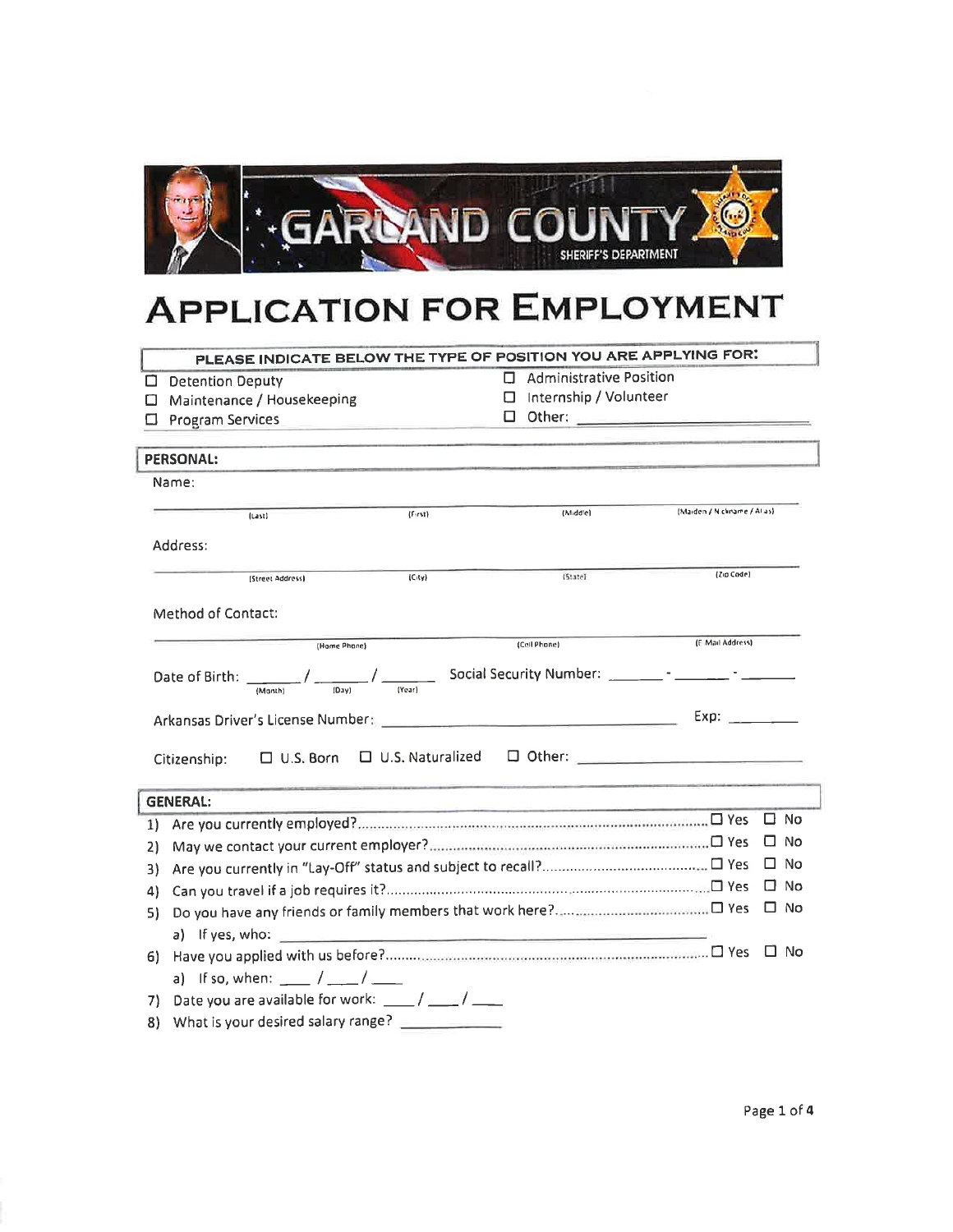| <b>EDUCATION:</b>                      |                                      |                        |                                            |                            |  |  |  |
|----------------------------------------|--------------------------------------|------------------------|--------------------------------------------|----------------------------|--|--|--|
|                                        | <b>Name and Address</b><br>of School | <b>Course of Study</b> | <b>Number of Years</b><br><b>Completed</b> | Diploma / Degree<br>or GED |  |  |  |
| <b>Elementary School</b>               |                                      |                        |                                            |                            |  |  |  |
| <b>High School</b>                     |                                      |                        |                                            |                            |  |  |  |
| <b>Undergraduate</b><br><b>College</b> |                                      |                        |                                            |                            |  |  |  |
| <b>Graduate</b><br>Professional        |                                      |                        |                                            |                            |  |  |  |
| <b>Other</b><br>(Specify)              |                                      |                        |                                            |                            |  |  |  |

List all jobs you have held in the last ten (10) years, starting with your current or last job first. If you need more space, you<br>may attach additional sheets. Include military service, temporary and part-time jobs in prop

| <b>Employer</b>             |                   | <b>Dates Employed</b><br>From<br>To                     | <b>Work Performed</b> |
|-----------------------------|-------------------|---------------------------------------------------------|-----------------------|
| <b>Address</b>              |                   |                                                         |                       |
| <b>Telephone Number (s)</b> |                   | <b>Hourly Rate / Salary</b><br><b>Starting</b><br>Final |                       |
| <b>Job Title</b>            | <b>Supervisor</b> |                                                         |                       |
| <b>Reason for Leaving</b>   |                   |                                                         |                       |

| <b>Employer</b>             |                   | <b>Dates Employed</b><br><b>From</b><br>To              | <b>Work Performed</b> |
|-----------------------------|-------------------|---------------------------------------------------------|-----------------------|
| <b>Address</b>              |                   |                                                         |                       |
| <b>Telephone Number (s)</b> |                   | <b>Hourly Rate / Salary</b><br><b>Starting</b><br>Final |                       |
| <b>Job Title</b>            | <b>Supervisor</b> |                                                         |                       |
| <b>Reason for Leaving</b>   |                   |                                                         |                       |

| <b>Employer</b> | <b>Dates Employed</b><br><b>From</b><br>To | <b>Work Performed</b> |
|-----------------|--------------------------------------------|-----------------------|
| <b>Address</b>  |                                            |                       |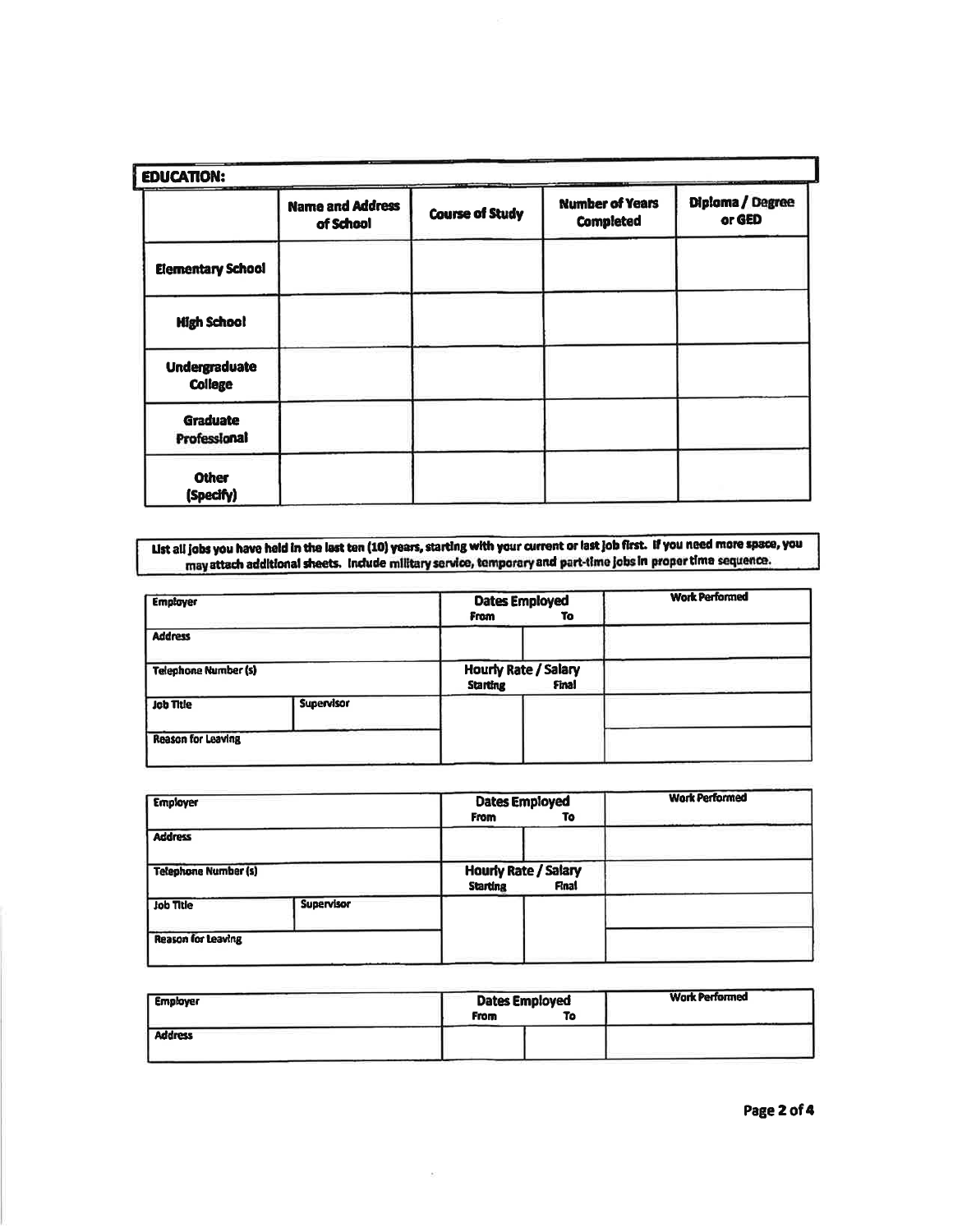| <b>Telephone Number (s)</b> |                   | <b>Hourly Rate / Salary</b><br>Final<br><b>Starting</b> |  |
|-----------------------------|-------------------|---------------------------------------------------------|--|
| Job Title                   | <b>Supervisor</b> |                                                         |  |
| <b>Reason for Leaving</b>   |                   |                                                         |  |

|            | <b>Dates Employed</b><br>To<br><b>From</b>                     | <b>Work Performed</b> |
|------------|----------------------------------------------------------------|-----------------------|
|            |                                                                |                       |
|            | <b>Hourly Rate / Salary</b><br><b>Final</b><br><b>Starting</b> |                       |
| Supervisor |                                                                |                       |
|            |                                                                |                       |
|            | <b>Telephone Number (s)</b>                                    |                       |

| <b>REFERENCES:</b> |                                                                                                                                |
|--------------------|--------------------------------------------------------------------------------------------------------------------------------|
|                    | List at least five (5) responsible persons, other than relatives, who could provide information about your character, ability, |
|                    | experience, personality and other qualities:                                                                                   |

| (Name) | (Street Address) | (City)                | (State) | (Dp)                           | (Phone Number) | (Email) |
|--------|------------------|-----------------------|---------|--------------------------------|----------------|---------|
|        |                  |                       |         |                                | (Phone Number) | (Email) |
| (Name) | [Street Address] | (CM)                  | (State) | (Dip)                          |                |         |
| (Nama) | (Street Address) | (Tv)                  | (State) | (2/p)                          | (Phone Number) | (Email) |
| (Kame) | (Street Address) | $\langle Cny \rangle$ | [State] | $\langle \overline{a} \rangle$ | (Phone Number) | (Email) |
| (Namo) | (Street Address) | Cty                   | (State) | $\left(\frac{1}{2}\right)$     | (Phona Number) | (Email) |

Describe any specialized training and/or skills related to the position for which you are applying for: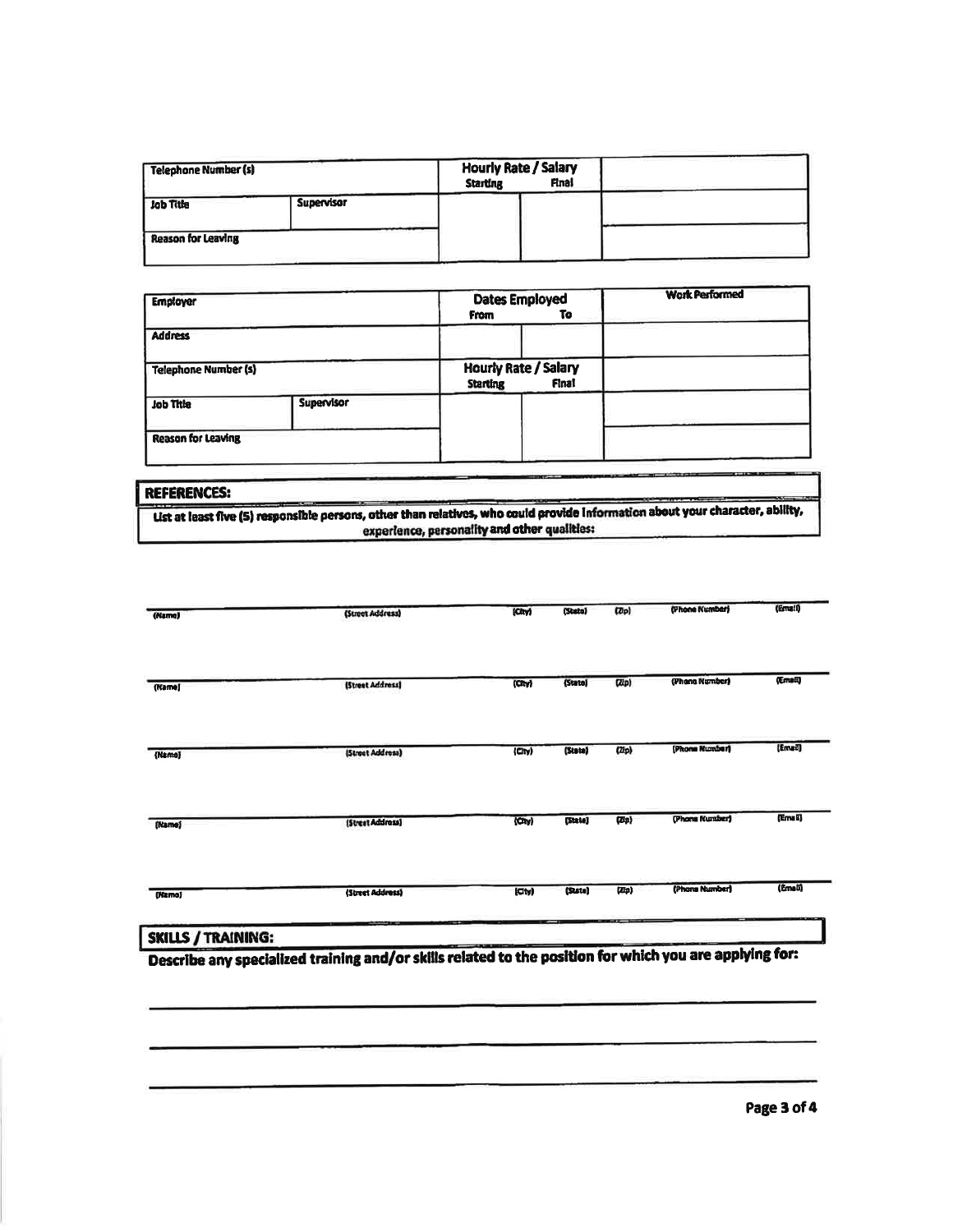I hereby certify that all statements made in this questionnaire are true and complete and I understand that any misstatements of material facts will subject me to disqualification or dismissal.

By signing this employment application, I certify that I am in compliance with the Military Selective Act.

| (Printed Name) |  |
|----------------|--|

(Signature)

\* Garland County is an Equal Opportunity Employer. It is our policy not to discriminate based on race, color, religion, gender, national origin, age, handicap, disability or veteran status in activities, services or employment practices.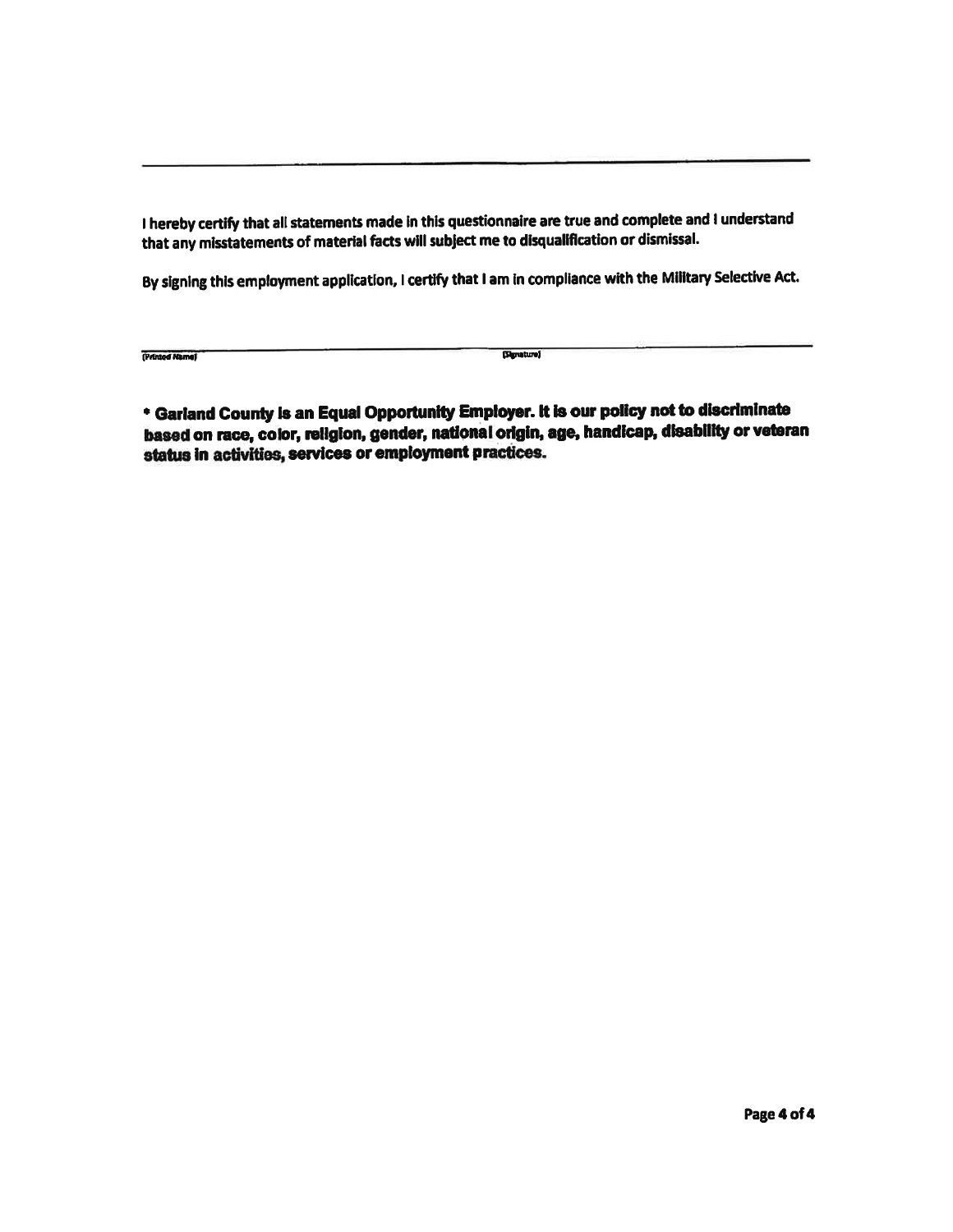

**Disclosure Regarding Background Investigation** 

Garland County Sheriff's Department (hereinafter called "Garland County") may request, for lawful employment purposes, background information about you from a consumer reporting agency in connection with your employment or application for employment (including independent contractor assignments, as applicable). This background information may be obtained in the form of consumer reports and/or investigative consumer reports (commonly known as "background reports"). An "investigative consumer report" is a background report that includes information from personal interviews (except in California, where that term includes background reports with or without information obtained from personal interviews), the most common form of which is checking personal or professional references. These background reports may be obtained at any time after receipt of your authorization and, if you are hired or engaged by the Garland County, throughout your employment or your contract period, as allowed by law.

HireRight, Inc. ("HireRight"), or another consumer reporting agency, will prepare or assemble the background reports for the Garland County. HireRight is located and can be contacted by mail at 5151 California, Irvine, CA 92617, and HireRight can be contacted by phone at (800) 400-2761. Information about HireRight's privacy practices is available at www.hircright.com/Privacy-Policy.aspx.

The background report may contain information concerning your character, general reputation, personal characteristics, mode of living, and credit standing. The types of information that may be obtained include, but are not limited to: social security number verifications; address history; credit reports and history; criminal records and history; public court records; driving records; accident history; worker's compensation claims; bankruptcy filings; educational history verifications (e.g., dates of attendance, degrees obtained); employment history verifications (e.g., dates of employment, salary information, reasons for termination, etc.); personal and professional references checks; professional licensing and certification checks; drug/alcohol testing results, and drug/alcohol history in violation of law and/or Garland County policy; and other information bearing on your character, general reputation, personal characteristics, mode of living and credit standing.

This information may be obtained from private and public record sources, including, as appropriate: government agencies and courthouses; educational institutions; former employers; and, for investigative consumer reports, personal interviews with sources such as neighbors, friends, former employers and associates; and other information sources. If the Garland County should obtain information bearing on your credit worthiness, credit standing or credit capacity for reasons other than as required by law, then the Garland County will use such credit information to evaluate whether you would present an unacceptable risk of theft or other dishonest behavior in the job for which you are being evaluated.

You may request more information about the nature and scope of an investigative consumer report, if any, by contacting the Administrative Director of the Garland County Sheriff's Department.

A summary of your rights under the Fair Credit Reporting Act, as well as certain state-specific notices, are also being provided to you.